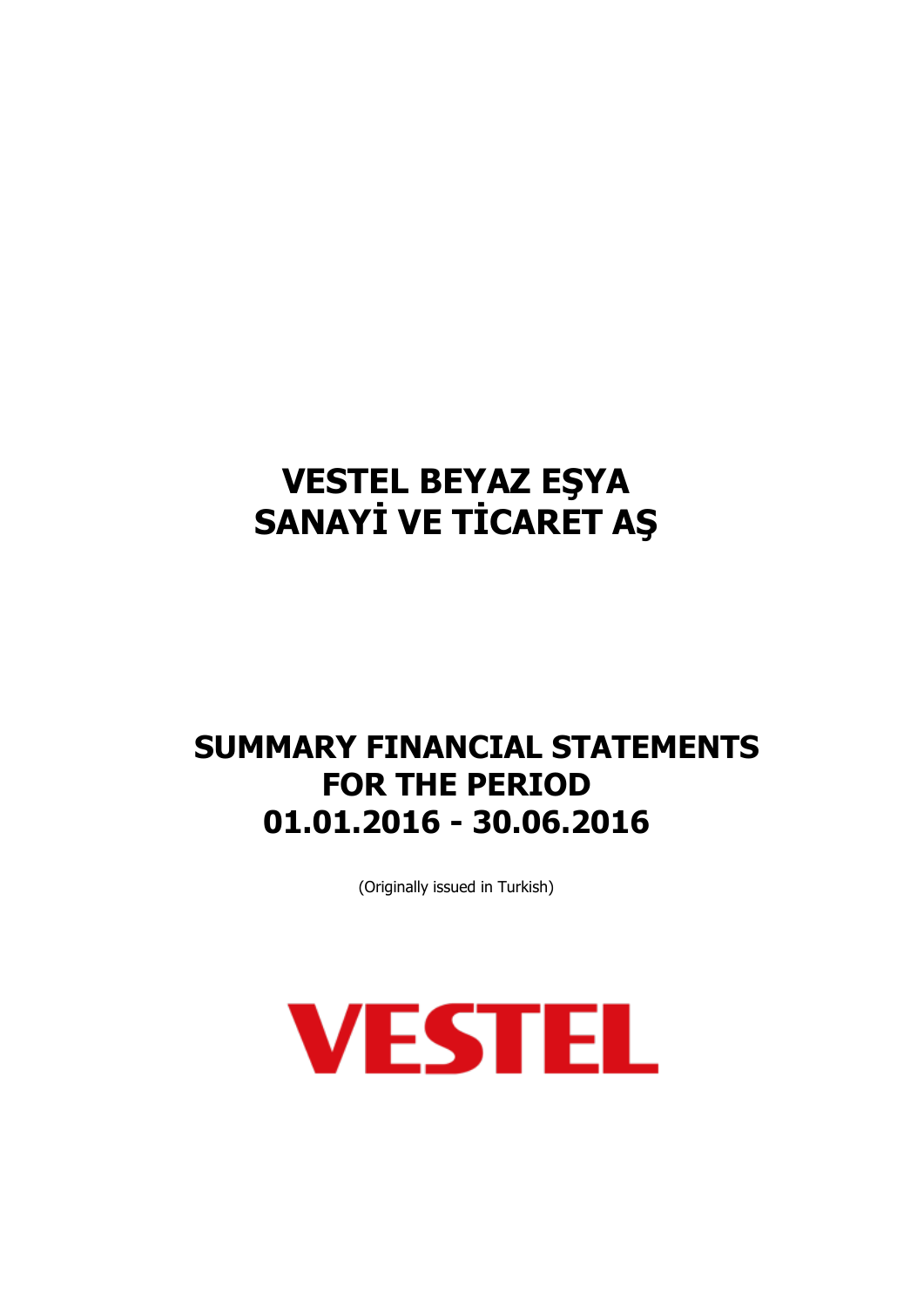SUMMARY FINANCIAL STATEMENTS FOR THE PERIOD 01.01.2016 – 30.06.2016

#### **VESTEL BEYAZ EŞYA SANAYİ VE TİCARET AŞ CONDENSED INTERIM STATEMENTS OF BALANCE SHEETS AS OF 30 JUNE 2016 AND 31 DECEMBER 2015**

|                                                   |                | Reviewed   | Audited    |
|---------------------------------------------------|----------------|------------|------------|
| <b>ASSETS</b>                                     | <b>Note</b>    | 30.06.2016 | 31.12.2015 |
| <b>Current Assets</b>                             |                | 1,555,639  | 1,318,015  |
| Cash and cash equivalents                         | $\overline{4}$ | 23,066     | 88,687     |
| Trade receivables                                 |                | 965,953    | 824,585    |
| Related parties                                   | 6              | 956,572    | 818,706    |
| Other parties                                     | 7              | 9,381      | 5,879      |
| Other receivables                                 |                | 198,036    | 98,237     |
| Related parties                                   | 6              | 97,109     |            |
| Other parties                                     | 8              | 100,927    | 98,237     |
| Derivative financial instruments                  |                | 17,840     | 21,072     |
| Derivative financial instruments held for trading | 25             | 975        | 11,535     |
| Cash flow hedges                                  | 25             | 16,865     | 9,537      |
| Inventories                                       | 9              | 338,954    | 261,376    |
| Prepaid expenses                                  | 10             | 10,875     | 10,306     |
| Current income tax assets                         | 23             |            | 13,460     |
| Other current assets                              | 16             | 915        | 292        |
| <b>Non - Current Assets</b>                       |                | 419,157    | 403,285    |
| Property, plant and equipment                     |                | 318,144    | 314,570    |
| Land and premises                                 | 11             | 6,547      | 6,547      |
| Land improvements                                 | 11             | 858        | 885        |
| <b>Buildings</b>                                  | 11             | 40,314     | 39,854     |
| Machinery and equipment                           | 11             | 246,247    | 243,743    |
| <b>Vehicles</b>                                   | 11             | 170        | 189        |
| <b>Fixtures and fittings</b>                      | 11             | 14,762     | 15,352     |
| Leasehold improvements                            | 11             | 3,283      | 3,366      |
| Construction in progress                          | 11             | 5,963      | 4,634      |
| Intangible assets                                 |                | 91,341     | 84,963     |
| Other rights                                      | 12             | 25         | 25         |
| Capitalized development costs                     | 12             | 83,883     | 78,555     |
| Other intangible assets                           | 12             | 7,433      | 6,383      |
| Prepaid expenses                                  | 10             | 9,672      | 3,752      |
| <b>TOTAL ASSETS</b>                               |                | 1,974,796  | 1,721,300  |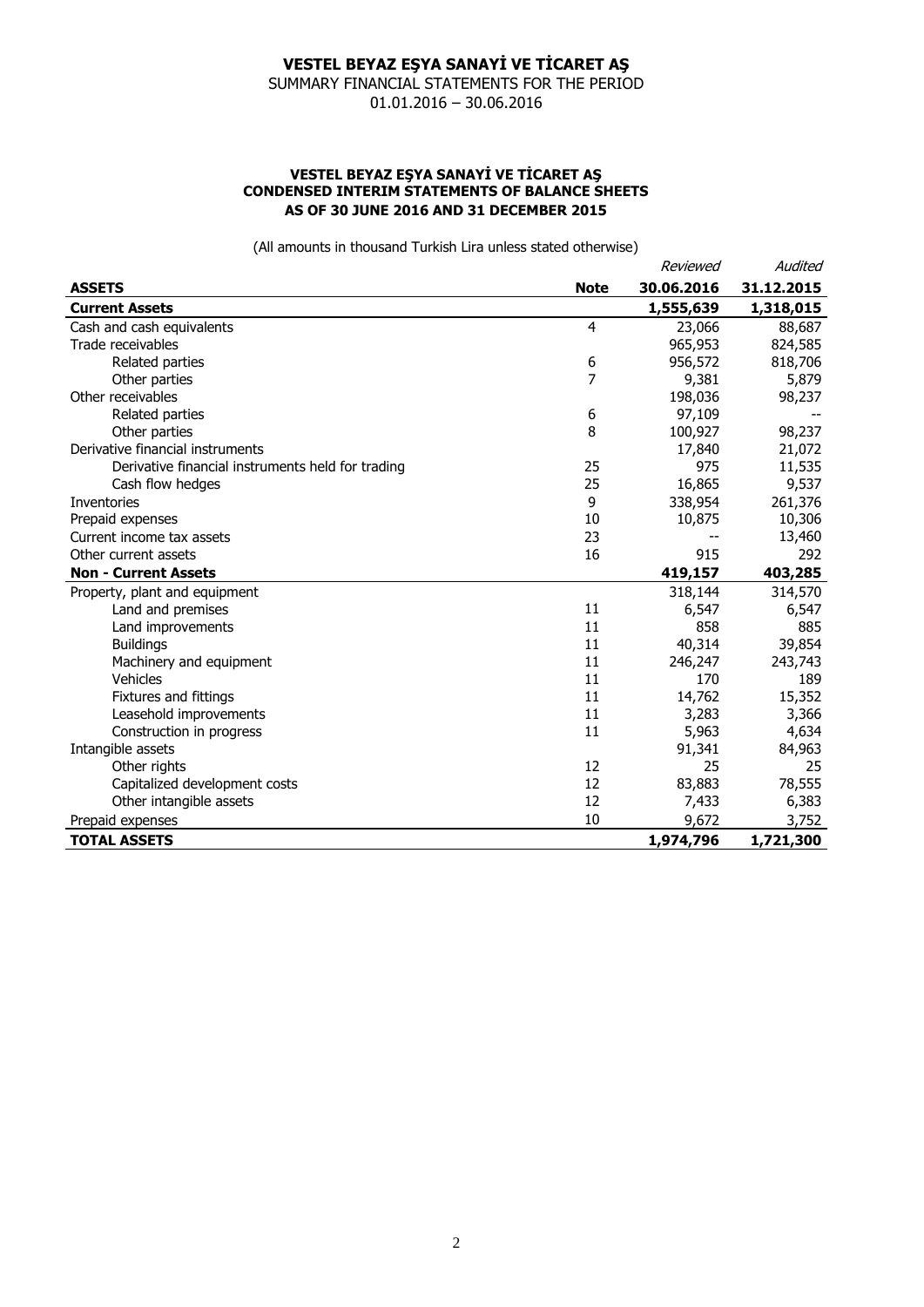SUMMARY FINANCIAL STATEMENTS FOR THE PERIOD 01.01.2016 – 30.06.2016

#### **VESTEL BEYAZ EŞYA SANAYİ VE TİCARET AŞ CONDENSED INTERIM STATEMENTS OF BALANCE SHEETS AS OF 30 JUNE 2016 AND 31 DECEMBER 2015**

|                                                                             |             | Reviewed   | Audited    |
|-----------------------------------------------------------------------------|-------------|------------|------------|
| <b>LIABILITIES AND SHAREHOLDERS' EQUITY</b>                                 | <b>Note</b> | 30.06.2016 | 31.12.2015 |
| <b>Current Liabilities</b>                                                  |             | 1,024,054  | 765,121    |
| Short-term financial liabilities                                            | 5           | 120,071    | 86         |
| Short-term portion of long-term financial liabilities                       | 5           | 56,276     | 5,887      |
| Trade payables                                                              |             | 785,531    | 730,650    |
| Related parties                                                             | 7           | 26,730     | 25,198     |
| Other parties                                                               | 7           | 758,801    | 705,452    |
| Liabilities for employee benefits                                           | 15          | 22,236     | 20,054     |
| Other liabilities                                                           |             | 22,889     |            |
| Related parties                                                             | 6           | 22,889     |            |
| Derivative financial instruments                                            | 25          | 1,688      | 616        |
| Current income tax liabilities                                              | 23          | 6,616      |            |
| Short-term provisions                                                       | 13          | 1,358      | 1,358      |
| Other current liabilities                                                   | 16          | 7,389      | 6,470      |
| <b>Non-Current Liabilities</b>                                              |             | 167,043    | 241,906    |
| Long-term financial liabilities                                             | 5           | 2,599      | 54,516     |
| Other payables                                                              |             | 138,884    | 160,438    |
| Related parties                                                             | 6           | 138,884    | 160,438    |
| Provisions for employee benefits                                            | 15          | 22,686     | 21,907     |
| Deferred tax liabilities                                                    | 23          | 2,874      | 5,045      |
| <b>Shareholders' Equity</b>                                                 |             | 783,699    | 714,273    |
| Paid-in capital                                                             | 17          | 190,000    | 190,000    |
| Adjustments to share capital                                                | 17          | 9,734      | 9,734      |
| Share premium (Discount)                                                    | 17          | 109,031    | 109,031    |
| Other comprehensive income/expense not to be reclassified to profit or loss |             | (3, 918)   | (3,686)    |
| Revaluation gain/loss                                                       |             | (3, 918)   | (3,686)    |
| Other comprehensive income/expense to be reclassified to profit or loss     |             | 13,492     | 7,629      |
| Cash flow hedges                                                            |             | 13,492     | 7,629      |
| Restricted reserves                                                         | 17          | 77,019     | 57,354     |
| Retained earnings                                                           | 17          | 193,669    | 180,316    |
| Net income for the period                                                   |             | 194,672    | 163,895    |
| TOTAL LIABILITIES AND EQUITY                                                |             | 1,974,796  | 1,721,300  |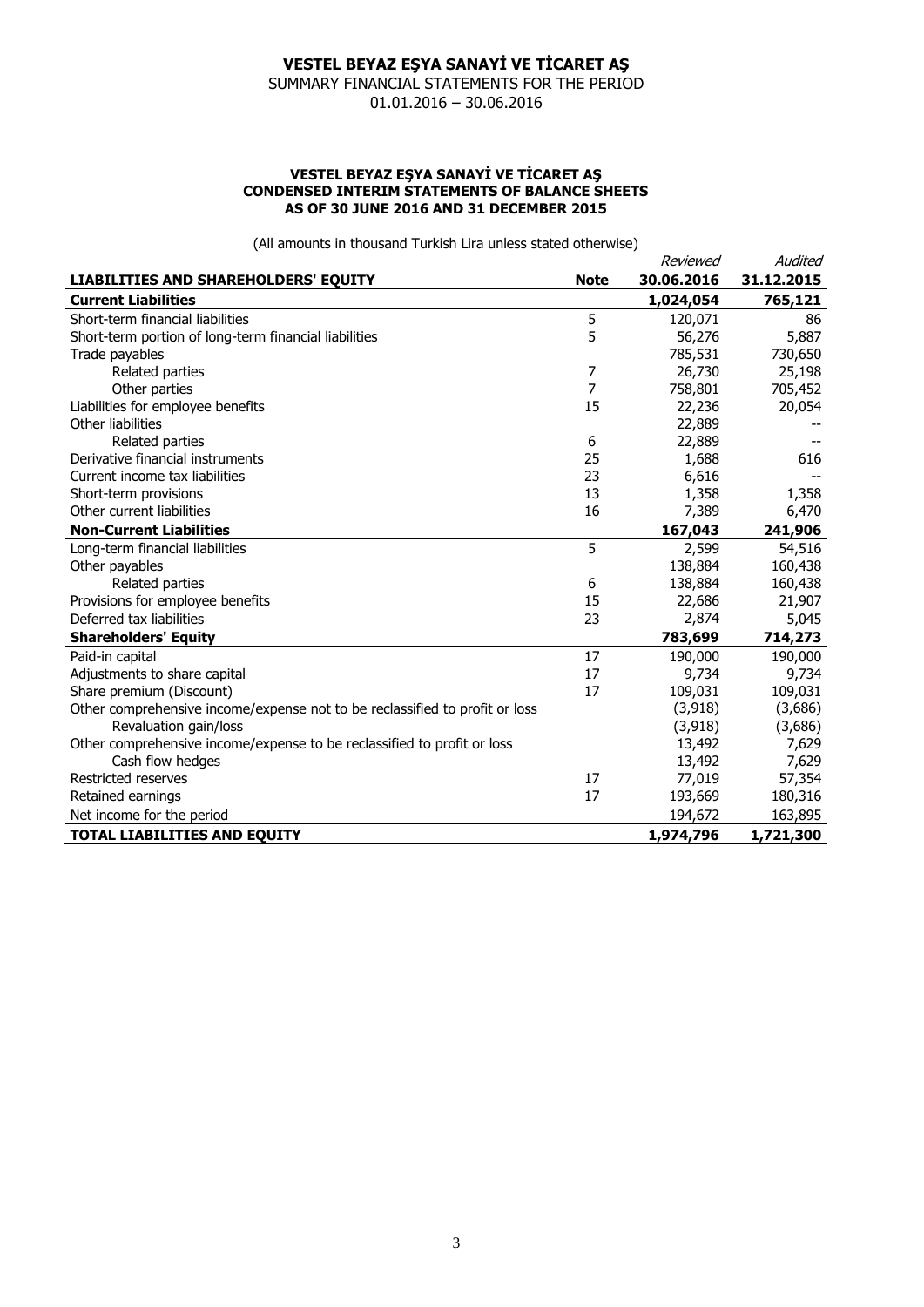SUMMARY FINANCIAL STATEMENTS FOR THE PERIOD 01.01.2016 – 30.06.2016

#### **VESTEL BEYAZ EŞYA SANAYİ VE TİCARET AŞ CONDENSED INTERIM STATEMENTS OF INCOME FOR THE SIX MONTH PERIOD ENDED 30 JUNE 2016 AND 30 JUNE 2015**

|                                   |             | Reviewed      | Reviewed   |
|-----------------------------------|-------------|---------------|------------|
|                                   |             | $01.01 -$     | $01.01 -$  |
|                                   | <b>Note</b> | 30.06.2016    | 30.06.2015 |
| Revenue                           | 18          | 1,429,548     | 1,098,353  |
| Cost of sales                     |             | (1, 187, 528) | (931, 576) |
| <b>Gross Profit</b>               |             | 242,020       | 166,777    |
| General & Administrative expenses | 20          | (23, 309)     | (21, 018)  |
| Marketing expenses                | 20          | (22, 446)     | (18, 512)  |
| Research and development expenses | 20          | (13, 329)     | (13, 513)  |
| Other operating income            | 21          | 42,028        | 69,353     |
| Other operating expense           | 21          | (34,349)      | (71, 930)  |
| <b>Operating Profit/Loss</b>      |             | 190,615       | 111,157    |
| Financial income                  | 22          | 64,904        | 130,520    |
| Financial expense                 | 22          | (53,605)      | (180, 101) |
| <b>Profit Before Tax</b>          |             | 201,914       | 61,576     |
| Tax benefit/(expense)             |             | (7, 242)      | (6, 336)   |
| Current tax expense               | 23          | (10, 821)     | (12, 528)  |
| Deferred tax benefit              | 23          | 3,579         | 6,192      |
| <b>Net Income for the Period</b>  |             | 194,672       | 55,240     |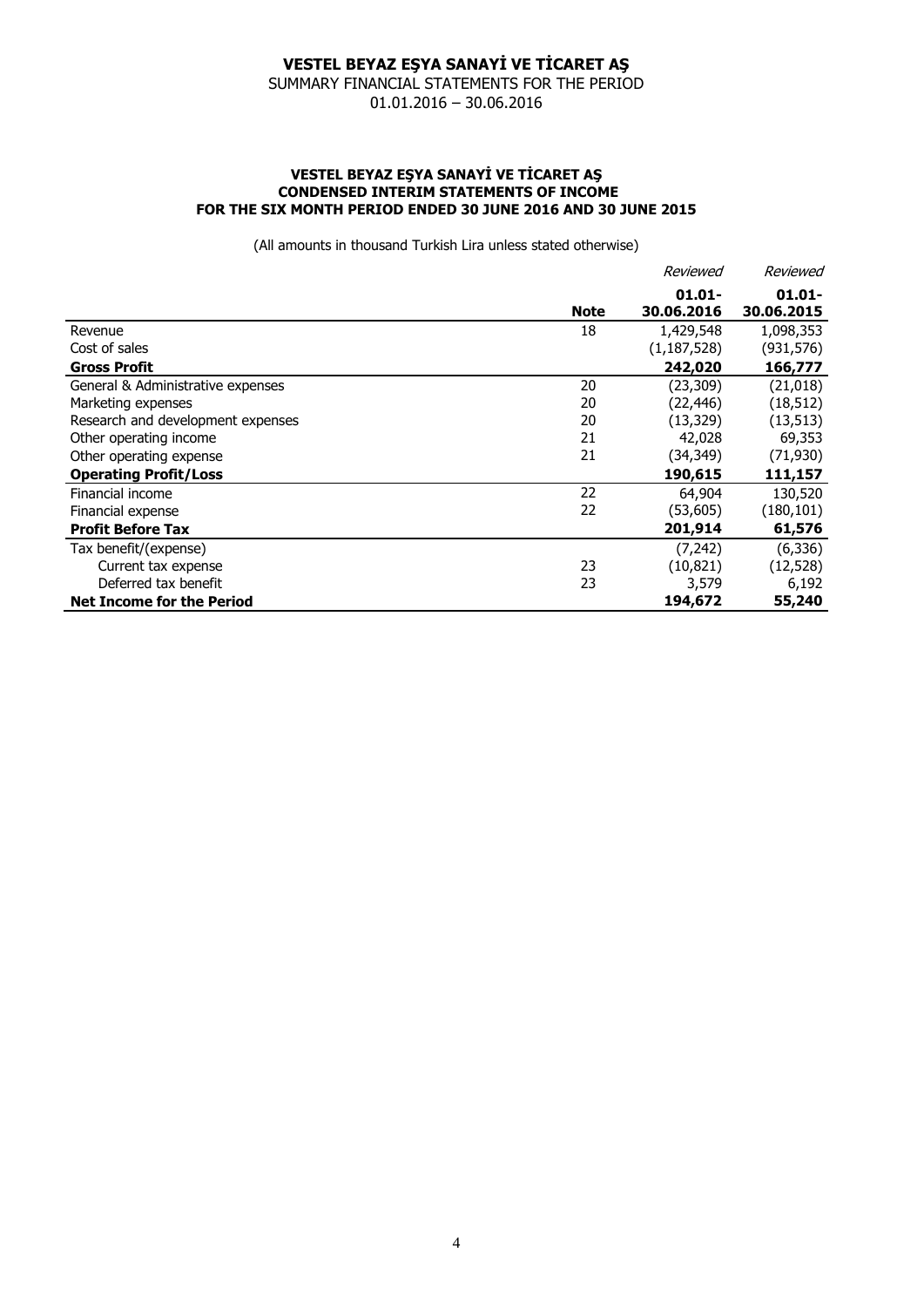SUMMARY FINANCIAL STATEMENTS FOR THE PERIOD 01.01.2016 – 30.06.2016

#### **VESTEL BEYAZ EŞYA SANAYİ VE TİCARET AŞ CONDENSED INTERIM STATEMENTS OF CASHFLOWS FOR THE SIX MONTH PERIOD ENDED 30 JUNE 2016 AND 30 JUNE 2015**

|                                                            |                | Reviewed   | Reviewed   |
|------------------------------------------------------------|----------------|------------|------------|
|                                                            |                | $01.01 -$  | $01.01 -$  |
|                                                            | <b>Note</b>    | 30.06.2016 | 30.06.2015 |
| <b>Net Cash Provided by Operating Activities:</b>          |                | 93,765     | 27,914     |
| Net income for the period                                  |                | 194,672    | 55,240     |
| Adjustments to reconcile net income                        |                | 63,851     | 84,539     |
| Depreciation and amortization                              | 11             | 44,555     | 44,299     |
| Impairment on inventories                                  | 9              | (475)      | (402)      |
| Provisions for employment termination benefits             | 15             | 4,211      | 5,290      |
| Interest income                                            | 22             | (11,044)   | (695)      |
| Interest expense                                           | 22             | 8,853      | 6,997      |
| Unrealized foreign exchange differences                    |                | (358)      | 3,350      |
| Fair value gain/(loss) on derivative financial instruments |                | 11,633     | 19,548     |
| Tax benefit/(expense)                                      |                | 7,242      | 6,336      |
| (Gain)/loss from sales of tangible assets                  |                | (84)       | (150)      |
| Other                                                      | $\overline{4}$ | (682)      | (34)       |
| <b>Changes in working capital</b>                          |                | (170, 291) | (106, 316) |
| (Increase)/decrease in trade receivables                   |                | (141, 368) | (112, 668) |
| Related parties                                            | 6              | (137, 866) | (116, 189) |
| Other parties                                              | $\overline{7}$ | (3,502)    | 3,521      |
| (Increase)/decrease in other receivables                   |                | (2,690)    | (19, 507)  |
| Other parties                                              | 8              | (2,690)    | (19, 507)  |
| (Increase)/decrease in inventories                         | 9              | (77, 103)  | (96, 590)  |
| (Increase)/decrease in prepaid expenses                    | 10             | (19, 949)  |            |
| Increase/(decrease) in trade payables                      |                | 54,881     | 121,603    |
| Related parties                                            | 6              | 1,532      | 38,433     |
| Other parties                                              | $\overline{7}$ | 53,349     | 83,170     |
| Increase/(decrease) in employee termination benefits       | 15             | 2,182      |            |
| Other                                                      |                | 13,756     | 846        |
| <b>Cash Flows From (Used in) Operations</b>                |                | 88,232     | 33,463     |
| Employee termination benefits paid                         | 15             | (3, 722)   | (2, 319)   |
| Current income tax paid                                    | 23             | 9,255      | (3, 230)   |
| <b>Net Cash From Investing Activities:</b>                 |                | (151, 532) | (42, 248)  |
| Cash provided from sales of tangible assets                |                | 1,034      | 839        |
| Acquisition of tangible assets                             | 11             | (40, 479)  | (29, 477)  |
| Acquisition of intangible assets                           | 12             | (14, 978)  | (13,610)   |
| Cash advances and loans made to related parties            | 6              | (97, 109)  |            |
| <b>Net Cash From Financing Activities:</b>                 |                | (8,536)    | (39, 772)  |
| Proceeds from bank borrowings                              |                | 253,477    | 118,172    |
| Repayment of bank borrowings                               |                | (135, 721) | (56, 159)  |
| Other payables to related parties                          | 6              |            | 8,200      |
| Dividends paid                                             | 6              | (130, 877) | (104, 825) |
| Interest paid                                              |                | (6, 459)   | (5,855)    |